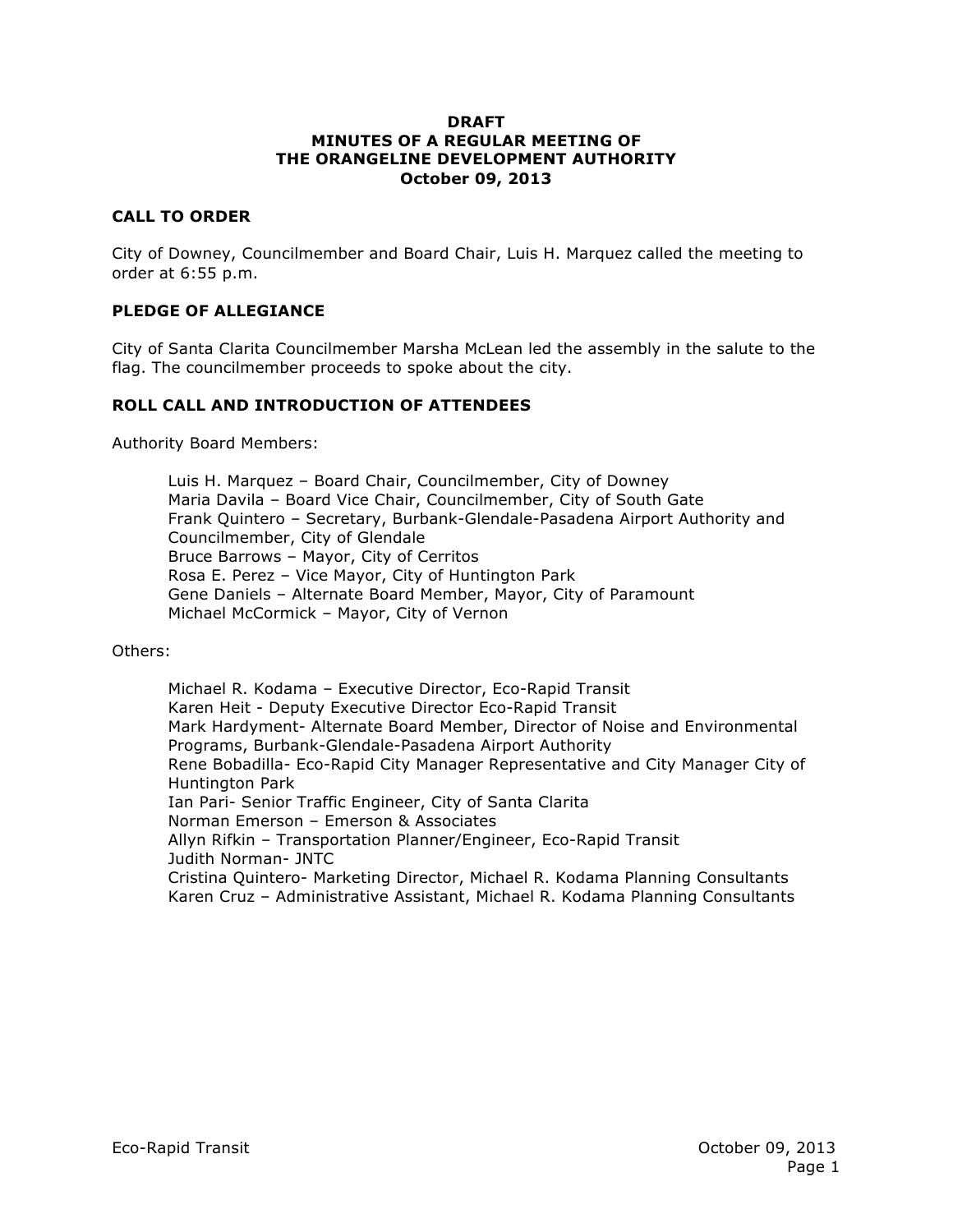#### **ITEM 7 – UPDATE AND/OR ACTION REGARDING STATUS OF BOB HOPE AIRPORT PROJECT**

Allyn Rifkin reminded the board that the Burbank Glendale Pasadena Airport Authority approved the Orangeline Development Authority/Eco-Rapid Transit proposal to extend their contract services for one additional year and adds an amount of \$125,000 to the existing services.

Secondly, there is interest in a new pedestrian bridge, connecting the existing station on the "Ventura line" connect to the RITC Project. Metro and Bob Hope Airport asked Caltrans for \$7.2 million dollars to fund this bridge. LOSSAN issued a letter supporting this request. Metro is requesting other agencies to also support this request.

Metro has started work on the new Antelope Valley Line/Hollywood Way Station. Councilmember Marsha McLean commented that there is a need for more service on the line and that at least Metrolink recently expanded service on weekends for its trains. While this is not enough, it certainly is a needed first step.

Mr. Rifkin stated that there was a previous action by the Airport Authority to share \$1.75 million dollars in support of the Hollywood way station and that the Airport Authority and Eco-Rapid Transit staff are still working with Metro to figure out how to make the programming and funding work. This includes local match issues as well as development of an amendment to the original MOU. It also includes efforts related to updates to the Transportation Improvement Program (TIP) which are required to spend funds.

Mr. Rifkin's next item includes an update on future bus operations at the RITC (expected to open in the summer of 2014).

Mr. Rifkin's final item is an update on the airport's TOD project. Initial community meetings are underway, with a focus on a vision for possible relocating terminals at Bob Hope Airport (so far there has been three workshops).

City of Cerritos Mayor Bruce Barrows and City of Paramount Mayor Gene Daniels arrived at 7:10pm, creating a quorum for the meeting.

Alternate Board Member Mark Hardyment said the airport is looking at helping the region with transportation improvements. He emphasized the airport's efforts will focus within their property boundaries and being a catalyst to help others with access to the airport.

For example the airport is supportive of the pedestrian bridge across Empire, but will not lead because it is not on airport property. In this case, Metro is the perfect entity to be tackling that project and is much better positioned than the airport to make this happen.

Councilmember Frank Quintero said that there is a lot of progress on the replacement terminal. It is a real balancing act between the FAA, airlines and the Burbank city residents (who have the final say whether the replacement terminal goes in).

**MOTION:** Eco-Rapid Transit Treasurer and City of Vernon, Mayor Michael McCormick motioned to receive and file the report. Eco-Rapid Transit Vice Chair and City of South Gate Councilmember Maria Davila seconded the motion, which carried, unanimously.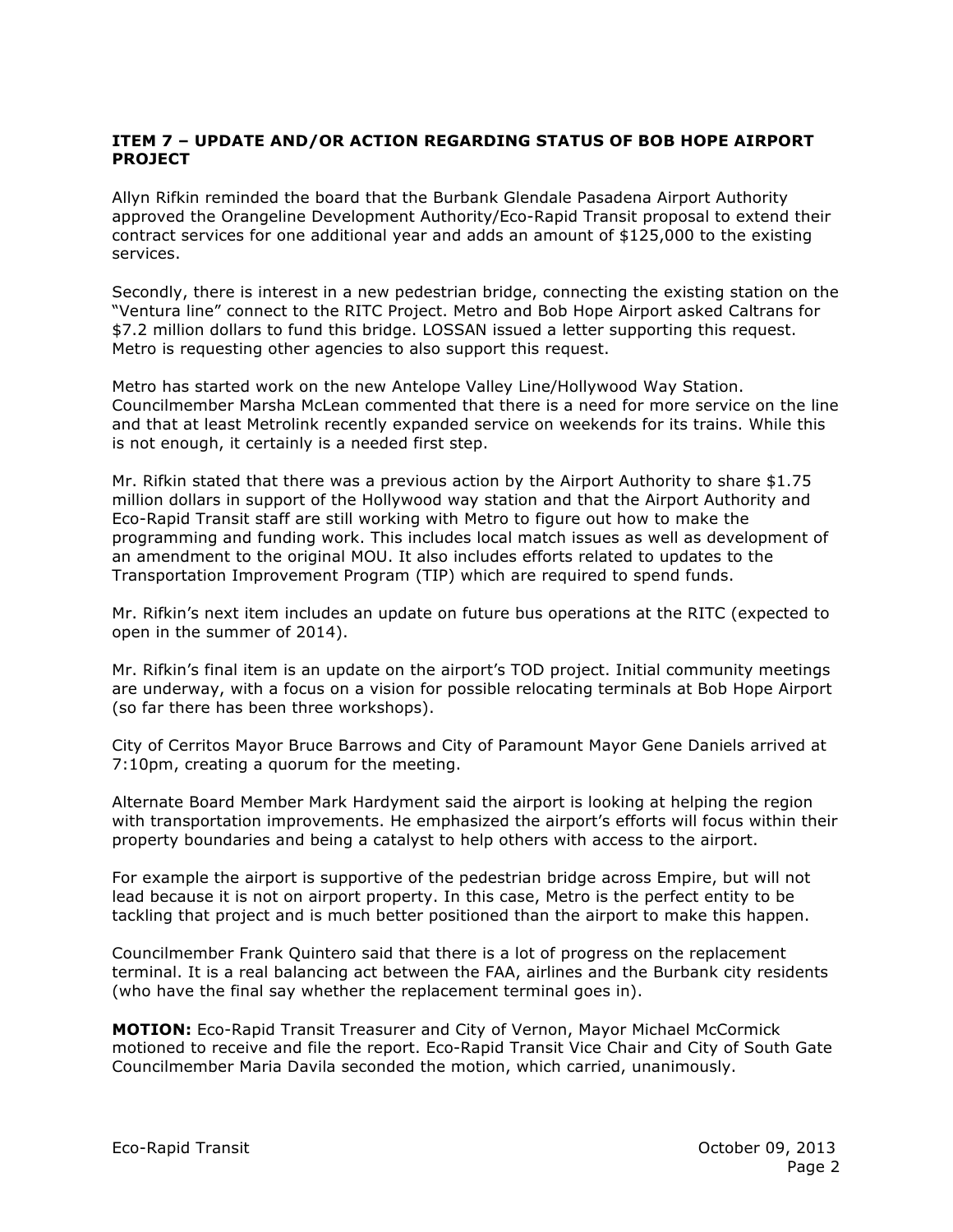## **ITEM 4 & ITEM 5 – CONSENT CALENDAR**

### **Approval of Minutes of September 11, 2013**

**NOTE:** City of Santa Clarita Councilmember Marsha McLean mentioned that Item 12 from the previous meeting which she was not present needed clarification. She stated that the email forwarded to Executive Director Michael Kodama from Santa Clarita staff recommending use of one color was correct, but was not recommending GREEN but a RUST color or the "Orange Red" currently used rather than the green.

#### **Approval of Warrant Register and Treasurer's Report for September 12, 2013 through October 09, 2013**

Due to cash-flow issues, Treasurer Mike McCormick recommended holding 7 checks until we receive payment. The Board authorized the Chair, Treasurer and Auditor to sign and issue checks upon receipt of payments.

**MOTION:** City of Vernon Mayor Mike McCormick motioned to approve the Consent Calendar with suggested changes. Board Vice-Chair and South Gate Councilmember Maria Davila seconded the motion, which carried, unanimously.

#### **ITEM 6 – PUBLIC COMMENTS**

No comments were given and the public comments portion of the meeting was closed.

#### **ITEM 8 – APPROVAL TO PROVIDE LETTER OF SUPPORT TO CALTRANS FOR BOB HOPE AIRPORT EMPIRE PEDESTRIAN BRIDGE.**

Executive Director Michael Kodama stated that Metro has asked for a letter of support for a new pedestrian bridge that would link Bob Hope Airport station to the airports regional inter-motor transportation center. A number of agencies are already in support of this and asked the Board to approve sending a letter as soon as possible. A draft letter was included for board consideration.

**MOTION:** City of Glendale Councilmember Frank Quintero motioned to authorize the Chairman to finalize and sign a letter to Mr. William D. Bronte. Eco-Rapid Treasurer and City of Vernon, Mayor Michael McCormick seconded the motion, which carried, unanimously.

## **ITEM 9 – APPROVAL OF STATEMENT OF QUALIFICATIONS RECERTIFICATION LIST.**

Michael Kodama asked Deputy Executive Director Karen Heit to present item 9.

Ms. Heit provided background for the Board. This is a process that occurs about every three years to make things move smoothly. The qualifications list is created to have a bench of qualified contractors whom are asked to re-certify instead of re-doing the whole process all over. She states the item was presented in the previous meeting, with the exception of a document just provided to the board members.

Ms. Heit asked the board to approve a list of 35 contractors in nine disciplines that are listed in the board report provided to the board members.

The Board asked how the list was developed.

Eco-Rapid Transit October 09, 2013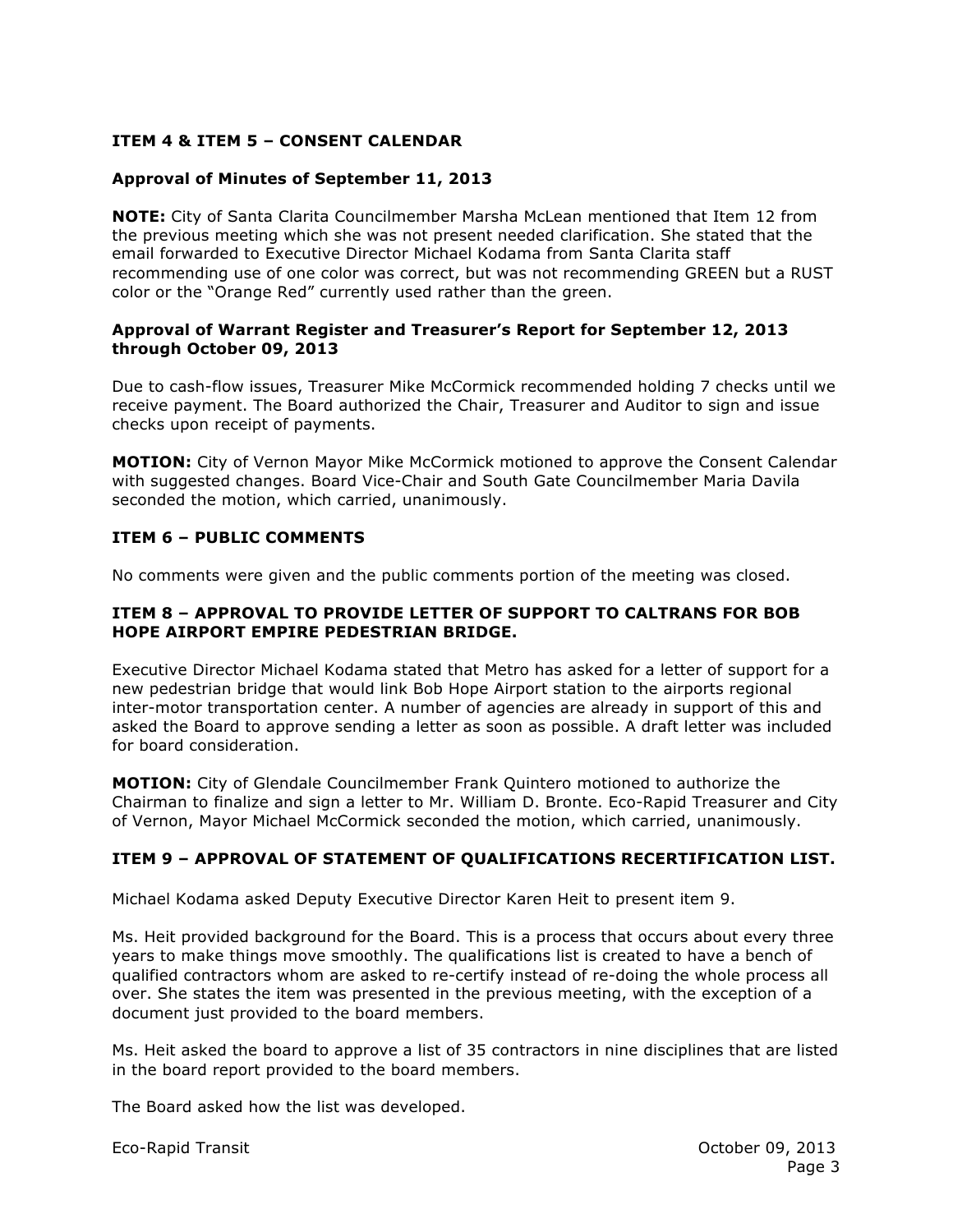Ms. Heit replied that they were informed through notices to express their interest for bench continuance for Eco-Rapid Transit, to those who responded they were asked to update their file.

Mayor Bruce Barrows asked if the request was sent out to other entities and how it was advertised. Mr. Kodama replied that in the past, firms were informed through SCAG, local members and others. Firms can now download the information at the Eco-Rapid Transit website, fill out the requested application and submit it for consideration through an "opencall" process. Staff plans to submit new firms on a quarterly basis for board consideration. He added that if anyone knows any firms they would like to recommend, staff is happy to review to add to the pre-qualified SOQ list.

**MOTION:** Eco-Rapid Transit Secretary, City of Huntington Park Vice Mayor Rosa Perez motioned to receive and file the item. Eco-Rapid Transit Treasurer City of Vernon Mayor Michael McCormick seconded the motion, which carried, unanimously.

#### **ITEM 10 – APPROVAL OF PROFESSIONAL SERVICES PURCHASE ORDER WITH JUDITH NORMAN.**

Mr. Kodama asked Ms. Heit to present the item. Ms. Heit talked about the need to have a consultant to deal with the MTA on processing federal grants, and how the federal grant system is like a trial. It takes an expert level ability to work through a grant and that many people do not know about all the rules. She emphasizes there is a learning process even on behalf of the MTA, which is why an expert had to be hired (Judith Norman) to help get through the process. Karen Heit also stated that it has been a challenge yet things will be set straight with the MTA later than sooner unfortunately. The important part to remember is that we still have the money and it could have been lost. She also states that progress is being made.

The Board asked about the two respondents. Mr. Kodama replied the other proposal came from Patti Post who is also very good at this type of work.

The Board asked what makes Judith Norman the recommended vendor?

Ms. Heit replied her previous experience and having worked with JPA's like ours and for smaller cities that have a tough time with this type of tasks made her the recommended vendor. Judith Norman's experience working with these types of grants and the airport project was also very important.

Ms. Heit mentioned that people like former Metro staffer Jon Grace and others worked very hard to keep this grant from disappearing.

**MOTION:** City of South Gate, Councilmember Maria Davila motioned to approve the professional services purchase order with Judith Norman. Eco-Rapid Transit Secretary City of Huntington Park, Vice Mayor Rosa Perez seconded the motion, which carried, unanimously.

#### **ITEM 11 – UPDATE AND/OR ACTION REGARDING GATEWAY CITIES COUNCIL OF GOVERNMENTS AND SAN FERNANDO VALLEY COUNCIL OF GOVERNMENTS FINAL ACTION DEVELOPING METRO PROJECT LIST.**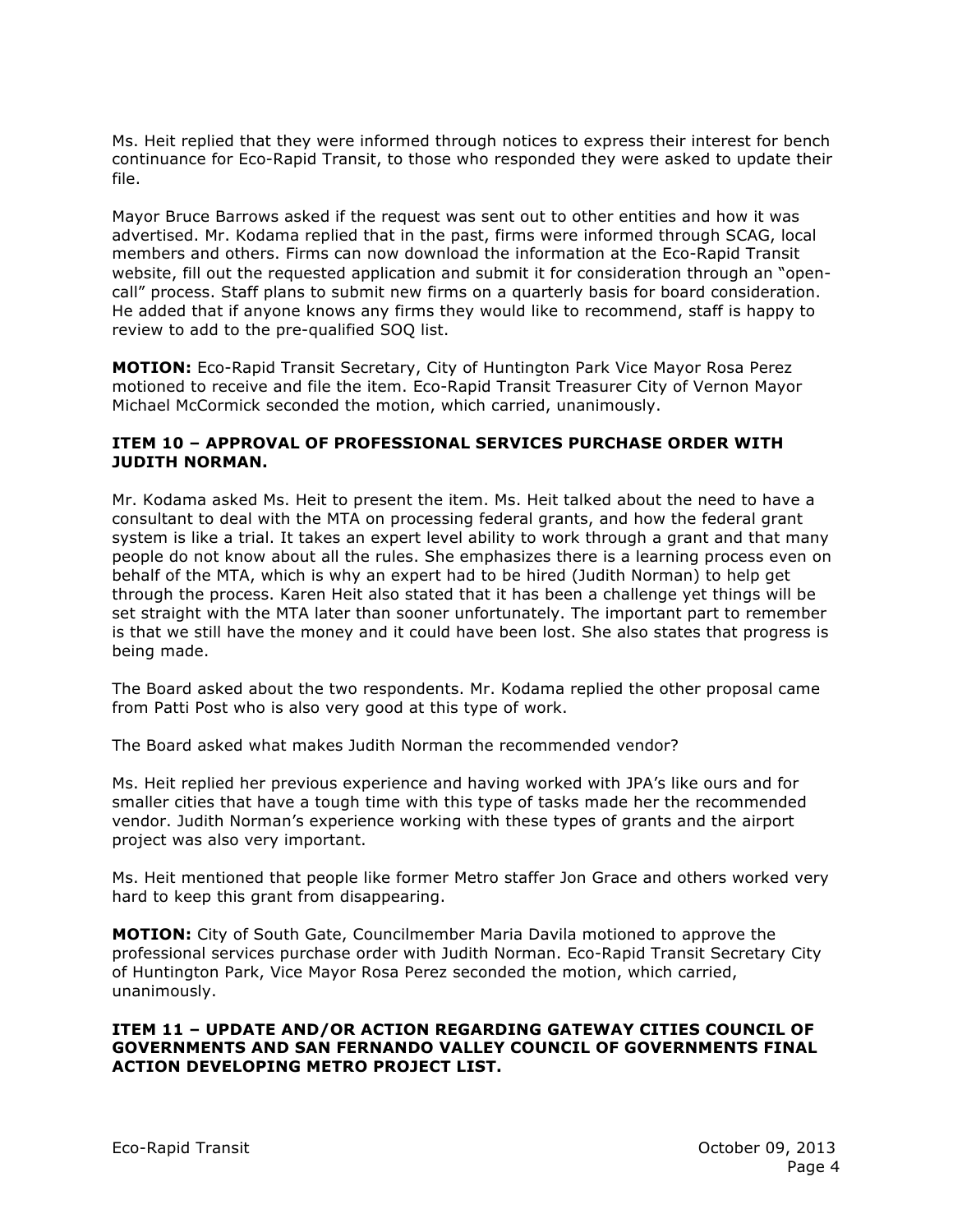Mr. Kodama said that as directed last month, Eco-Rapid Transit Staff submitted a list of recommended transportation projects to Gateways Cities COG and to the San Fernando Valley COG. Recommendations have been included in lists approved and forwarded from the COGs to MTA. For the Gateway Cities COG list, this includes the West Santa Ana Branch and other related projects. For the San Fernando Valley COG list, this includes Antelope Valley Line and Bob Hope Airport improvements.

Ms. Heit and Mr. Emerson are well aware of the next steps and procedures.

Ms. Heit said the list of projects was an idea started by last year's Metro Chair, Supervisor Antonovich. His approach resulted in a grounds up look at what transportation needs are by sub-region. The question is what is the need out there and how can the cities provide input to the COGs, identifying needs in the sub-regions. Initial estimates are that the Gateway Cities COG has between 44 and 60 Billion dollars' worth of need, San Gabriel Valley took a guess and came up with almost 60 billion dollars.

The first order of action is to identify what is the need out there. The second thing is going back and work with the COG's to prioritize transportation needs. Gateway COG has a strategic transportation plan which will result in prioritization of projects. San Gabriel Valley realizes they need to do something similar. South Bay COG has been working with the same type of thing. North County Transportation Coalition is also going to start to look at what are their priorities.

Probably towards the beginning of next year, we will start to see people deciding what is what they would like to see other the commitment made and measure R, but they would like to see put forward a possible as a possible subject for an additional tax, tax measure and what kind of tax measure. The plan is to have an actual program that could be looked at by early 2015 to actually put together an extension of measure R plus or an entirely new measure to address some of the projects identified as priorities.

Mr. Emerson added two points to compliment Ms. Heit's statement.

- 1. The possibility exists that next year the state legislature may address this issue, reducing the threshold from two thirds to 55 percent, which could have an influence on what Metro puts on the ballot.
- 2. Another reminder is that seven of the eight top cities on the last vote were from our corridor. Clearly that is going to be very important as Metro puts a program together with true geographical balance needed to get 55% or two thirds of the vote.

**MOTION:** Eco-Rapid Transit Treasurer and City of Vernon Michael McCormick motioned to receive and file the item. City of Paramount Mayor Gene Daniels seconded the motion, which carried, unanimously.

## **ITEM 12 – UPDATE AND/OR ACTION REGARDING WEST SANTA ANA BRANCH, ALTERNATIVE ANALYSIS II.**

Chairman Marquez asked for the staff report for agenda item 12. Mr. Kodama said Metro staff is trying to move is as fast as possible. However, there are issues related to the holidays and other things, meaning realistically they are expecting to announce contract award in January 2014. That means now they are in a period of a "blackout" and don't want to talk about what is going on. It is known that this is preliminary and will need to build upon the original analysis which was less than 10% of the engineering and design needed to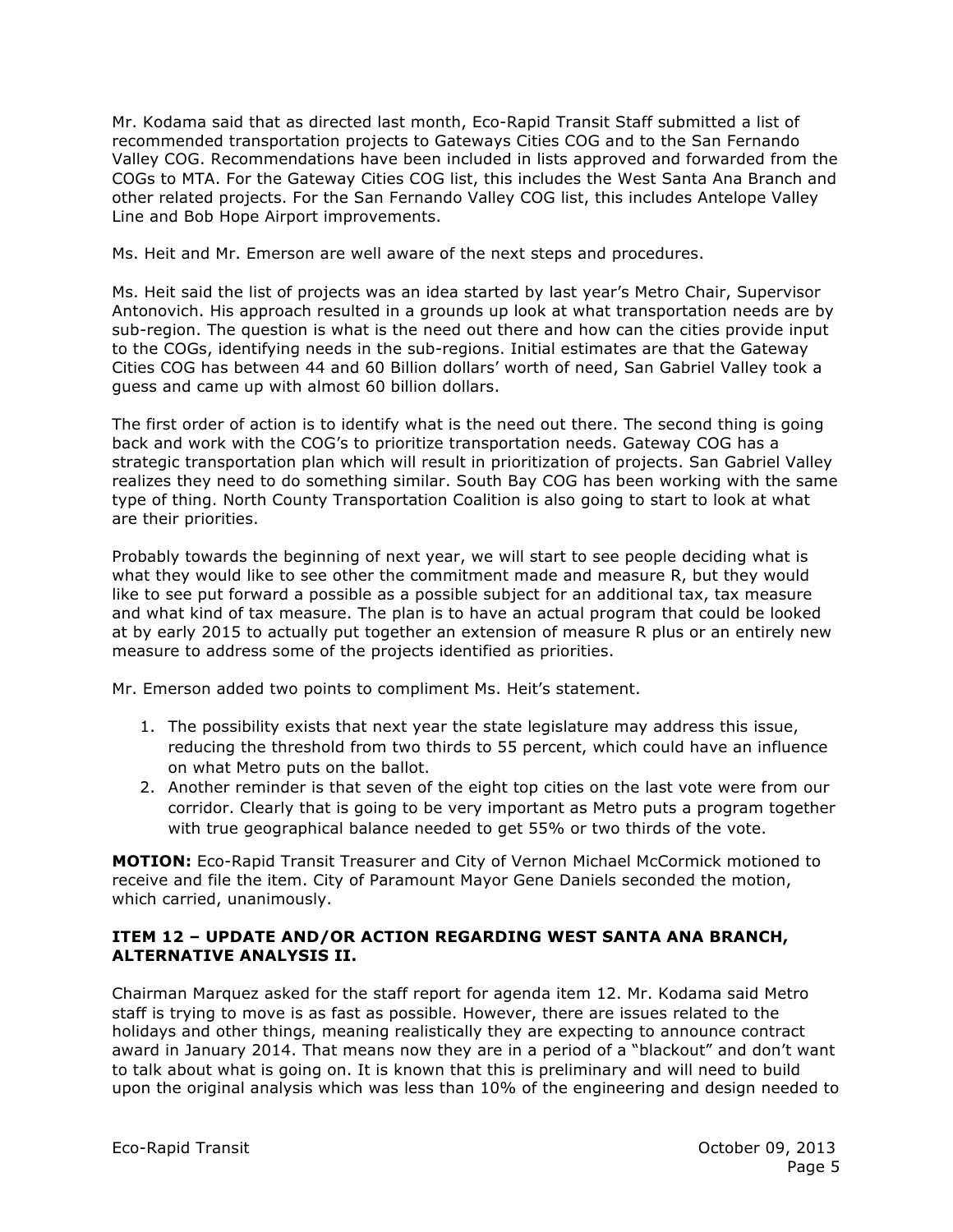be completed. The refinement study will only include the Los Angeles County part of the corridor with no Orange County involvement.

**MOTION:** City of Glendale, Councilmember Frank Quintero motioned to receive and file the item. Eco-Rapid Transit Treasurer and City of Vernon Mayor Michael McCormick seconded the motion, which carried, unanimously.

## **ITEM 13- UPDATE AND/OR ACTION REGARDING METRO TOD II STUDY.**

Michael Kodama speaks- Two sessions were held regarding the TOD study in July 2013. These were roundtables with developers held in Huntington Park. The developers found that the corridor and Pacific are hidden "gems" and asked how they can find additional hidden "gems" in the corridor and how to take part with some of the opportunities.

A summary report was created which was led by Cecilia Estolano and Catherine Perez. This item is important and will be discussed at our next meeting. This will allow time for the board to review the report.

City Manager Representative Rene Bobadilla commented on how the meeting was very productive. They are seeing things in two years in advance which is great for all the corridors for future projects and creating good TODs in the corridor.

Councilmember Marsha McLean asked why the study only focuses on Cerritos to Union Station and not the whole corridor. Mr. Kodama responded that this grant is only for this part of the corridor. However, Eco-Rapid Transit is working with Bob Hope Airport on a TOD grant in the northern corridor. Eco-Rapid Transit did apply for another TOD grant for the entire corridor but was not successful.

The board discussed the item and options for the entire corridor. Mr. Kodama talked about the first round of Metro TOD funding was awarded to the City of Los Angeles and San Gabriel Valley. The second round of TOD funding in the amount of \$1 million was allocated to Eco-Rapid Transit and others including Bob Hope Airport, Glendale, and others.

TOD III funds were awarded to a number of cities including members of Eco-Rapid Transit.

**MOTION:** City of Glendale, Councilmember Frank Quintero motioned to receive and file the item. Eco-Rapid Transit Treasurer and City of Vernon Mayor Michael McCormick seconded the motion, which carried, unanimously.

#### **ITEM 14 – APPROVAL TO COVER COSTS FOR CAL POLY POMONA ECO-RAPID TRANSIT STUDY.**

Chairman Luis Marquez asked for a report on this agenda item. Mr. Kodama said Cal Poly Pomona proposes to study the alignment from Cerritos to downtown Los Angeles. They had their engineering, planning and other departments working together and have asked if Eco-Rapid Transit can help with some of the production and travel costs. Total cost estimate would be \$1000 dollars total.

Mayor Barrows asked if it is possible that they can study the whole corridor as opposed to a portion of it.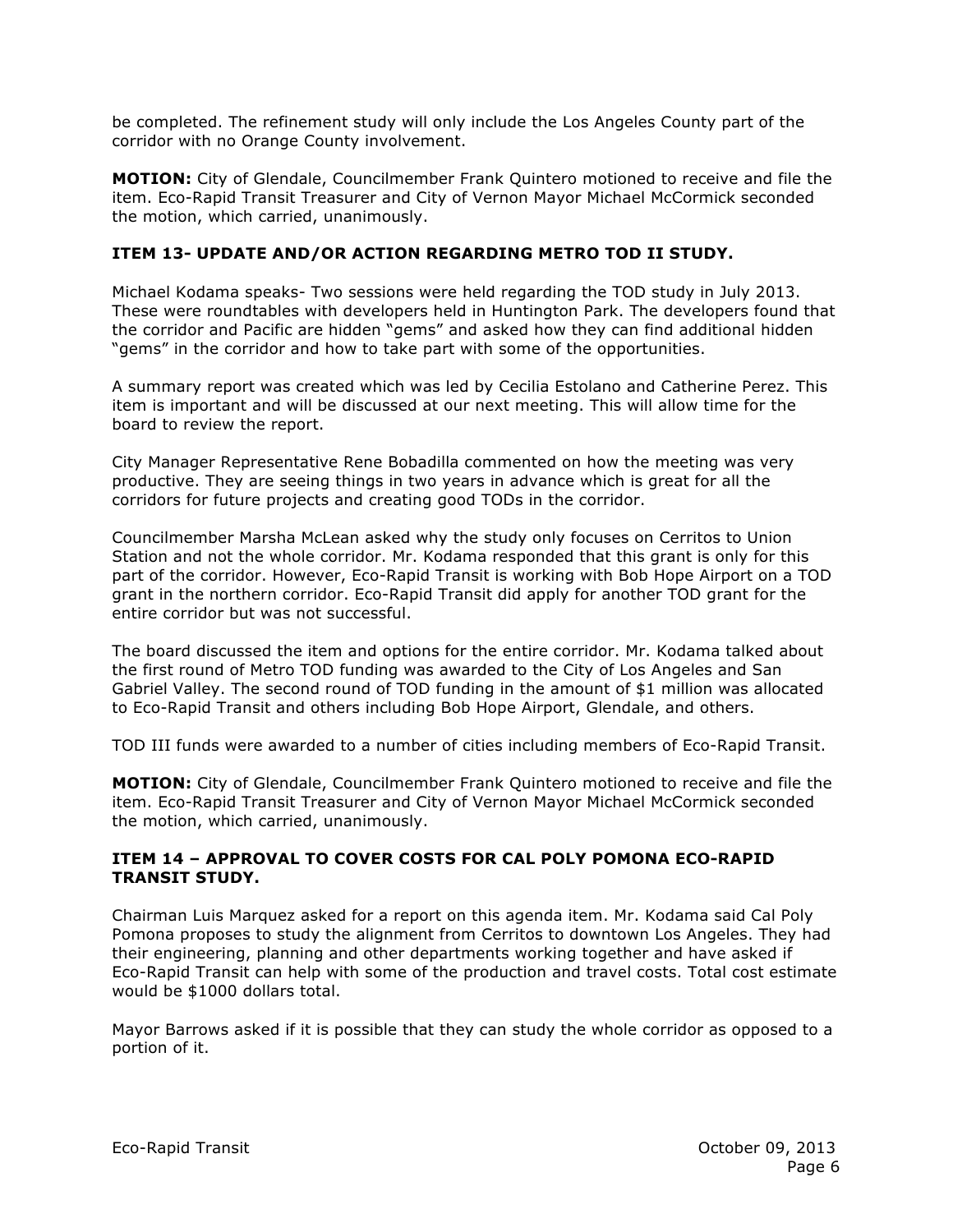Mr. Kodama said Cal Poly Pomona faculty members met, looked at potential projects in the entire region and selected our corridor for their project. They made the proposal to study the alignment from Cerritos to downtown Los Angeles.

Some board members asked if Cal Poly Pomona can study the entire corridor.

Mr. Kodama said the proposal is coming from Cal Poly Pomona and they made the decision and are asking if they can study this specific portion of our corridor, but if directed, can ask them.

Ms. McLean wants Cal Poly Pomona to study the entire corridor.

Mayor Bruce Barrows commented that the original idea was to study the entire corridor is from Irvine to Palmdale. He added that part of the idea was to have the Eco-Rapid Transit members work with their congressional members to have their transportation funds come in. The only congressional member that did respond and allocated funds to the project was from Representative Sanchez in Cerritos. That is what funded that section first. The goal was to get the multi-billion dollar project started.

Mayor Gene Daniels said this is an excellent opportunity to have Cal Poly Pomona study us. This is a great opportunity worth many times more than the \$1,000.

Mayor Barrows talked about the recognition such a university will give, using an example when Lockheed Martin worked together with Cal Poly Pomona on a mag-lev research project.

Board members asked if this can be for one year and the possibility of studying the remaining parts of the corridor in the following year.

Mr. Kodama said it may be possible to talk with other universities and see if it is possible for similar efforts. Maybe this can include the San Fernando Valley COG, Cal Lutheran, Cal State University Northridge or others to study the northern corridor.

The Board and staff talked about cash flow and budget issues, recognizing the need to be very careful and stretching general funds as much as possible.

Mayor Barrows asked if Disney may be a potential partner.

The board asked about time constraints and the school decision making process. Mr. Kodama relied that there is a time constraint and the class will start in January.

The Board recognized that this can be valuable and the potential positives acquired from the research for the whole quarter. The board asked if once they are done with their research will they provide a copy or present what they have researched?

Executive Director said that he will ask and that we can go over findings and involve board members.

Board members felt that this is an opportunity.

Chairman Marquez commented that even if this is not for the entire corridor, we are really one JPA with two projects.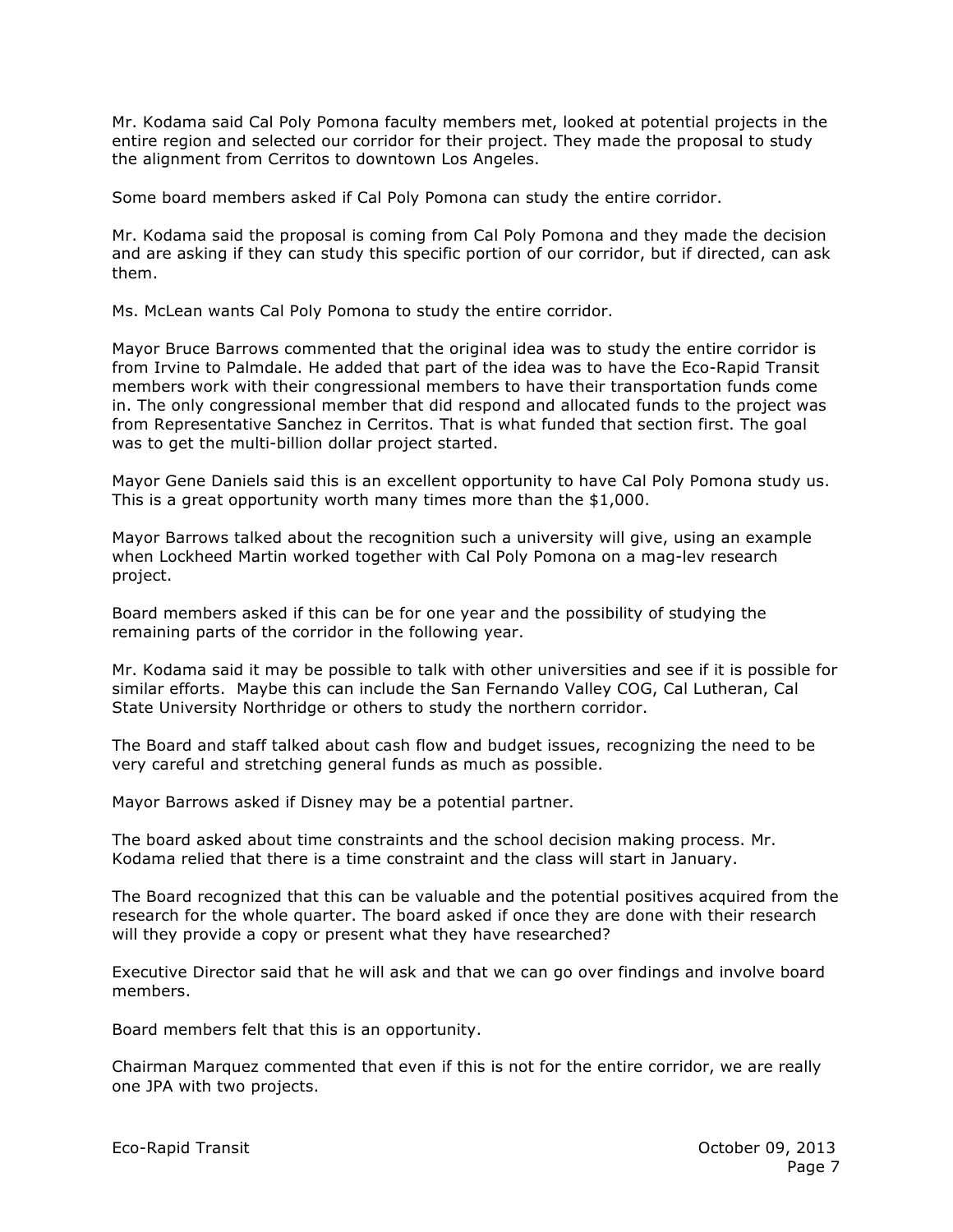**MOTION:** Eco-Rapid Transit Secretary and City of Huntington Park, Vice Mayor Rosa Perez motioned to receive and file the item. Eco-Rapid Transit Treasurer and City of Vernon Mayor Michael McCormick seconded the motion, which carried, Vote on item is held and passed with City of Santa Clarita Councilmember McLean as the one "nay" vote on the item.

## **ITEM 15 – APPROVAL OF FINAL ECO-RAPID LOGO DESIGN.**

**MOTION:** Eco-Rapid Transit Secretary and City of Huntington Park, Vice Mayor Rosa Perez motioned to approve logo C as the new logo and color design. City of Paramount Mayor Gene Daniels seconded the motion, which carried, unanimously.

## **ITEM 16 – COMMUNICATION ITEMS TO THE BOARD**

Chairman Marquez asked for items to the board.

Mr. Kodama said the next meeting will be held in Santa Clarita and we will have presentations.

## **ITEM 17 – COMMUNICATION ITEMS FROM THE BOARD**

Councilmember Marsha McLean commented that she wants an item to be present for the next agenda to have a letter to let "our position be known" that there needs to be later trains to and from Santa Clarita, and use this meeting as a perfect example, with problems on the freeway and the inability to get back to Union Station.

Monday October  $14<sup>th</sup>$  the high speed rail board will be at Metro in Los Angeles, Santa Clarita had asked that the tunnel be extended for two miles so it does not destroy homes, schools and churches. She asked if anyone will attend and support Santa Clarita at the Metro meeting.

She asked if the board can send a letter to the high speed rail authority supporting Santa Clarita in order not to destroy as listed above.

Michael Kodama will meet with staff in Santa Clarita to further discuss this issue.

Board members discussed the use of better technology in order to prevent miscommunication, improving microphones or even using Skype. Michael Kodama explains technology will be reviewed but will check since some technologies may not be compatible in all locations.

Chairman Marquez suggested looking at Skype to better communicate since Skype does not use much band width and is very easy to operate.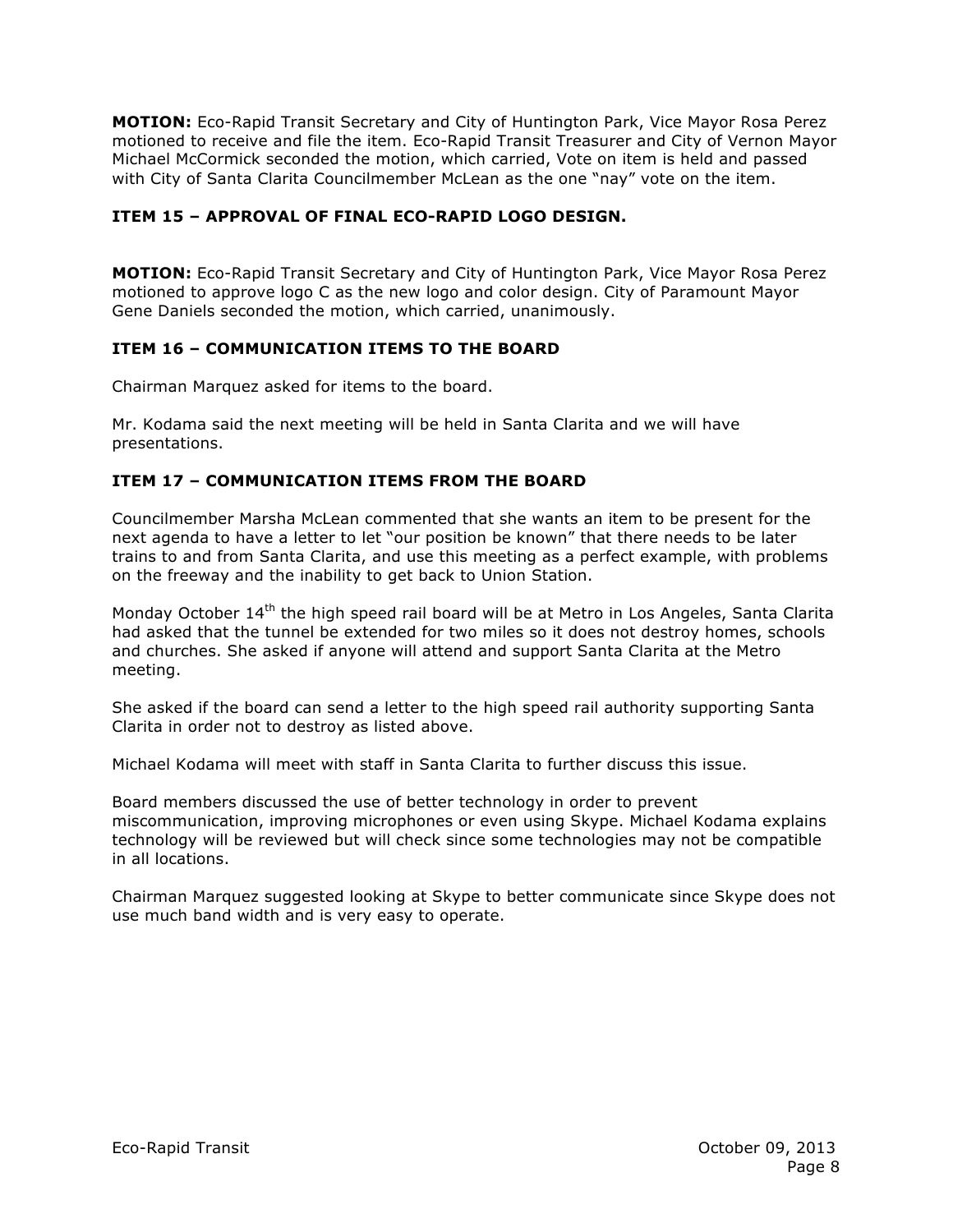## **ITEM 18 – ADJOURNMENT**

There being no further business to come before the Board, the Chair called for a motion to adjourn the meeting. Vice Mayor Rosa Perez motioned to close the meeting and it was seconded by Mayor Gene Daniels and carried unanimously. The meeting was adjourned at 8:30 p.m.

Attest:

**Secretary** 

\_\_\_\_\_\_\_\_\_\_\_\_\_\_\_\_\_\_\_\_\_\_\_\_\_\_\_\_\_\_\_

\_\_\_\_\_\_\_\_\_\_\_\_\_\_\_\_\_\_\_\_\_\_\_\_\_\_\_\_\_\_\_\_\_\_ Chair

Approved: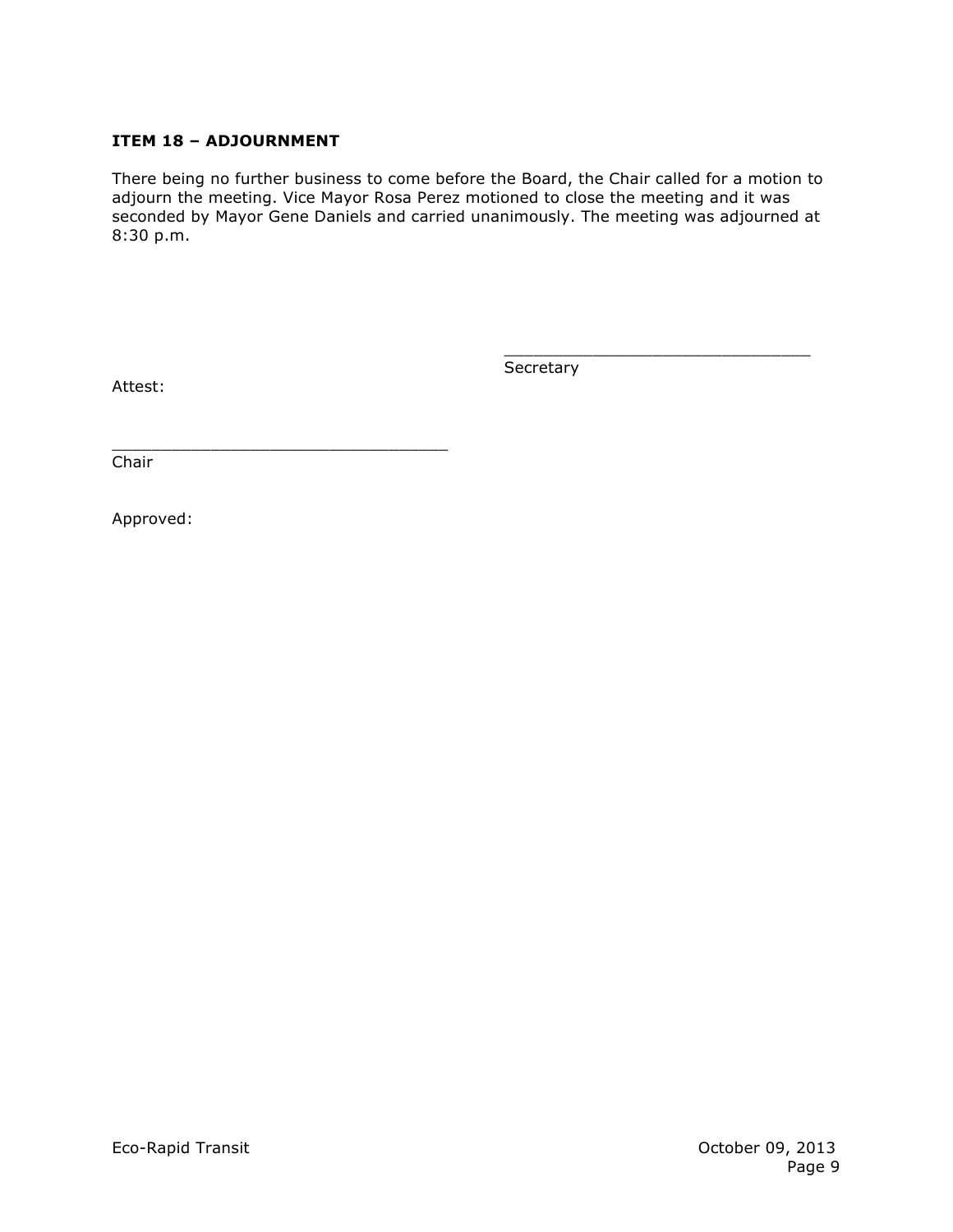#### **Orangeline Development Authority Treasurer's Report General Fund Period: October 10, 2013 thru November 13, 2013**

| Cash, beginning balance                     | \$<br>39,058.94 |
|---------------------------------------------|-----------------|
| Cash receipts                               | 91.841.39       |
| Cash expenditures                           | (77, 120.97)    |
| Other income (expenditures) and corrections | 100.00          |
| Cash, ending balance - total                | \$<br>53,879.36 |
| Less: cash reserved for D.L. Piper U.S. LLP | (37,310.00)     |
| Cash, ending balance - unrestricted         | 16,569.36       |

W. Michael McCormick Treasurer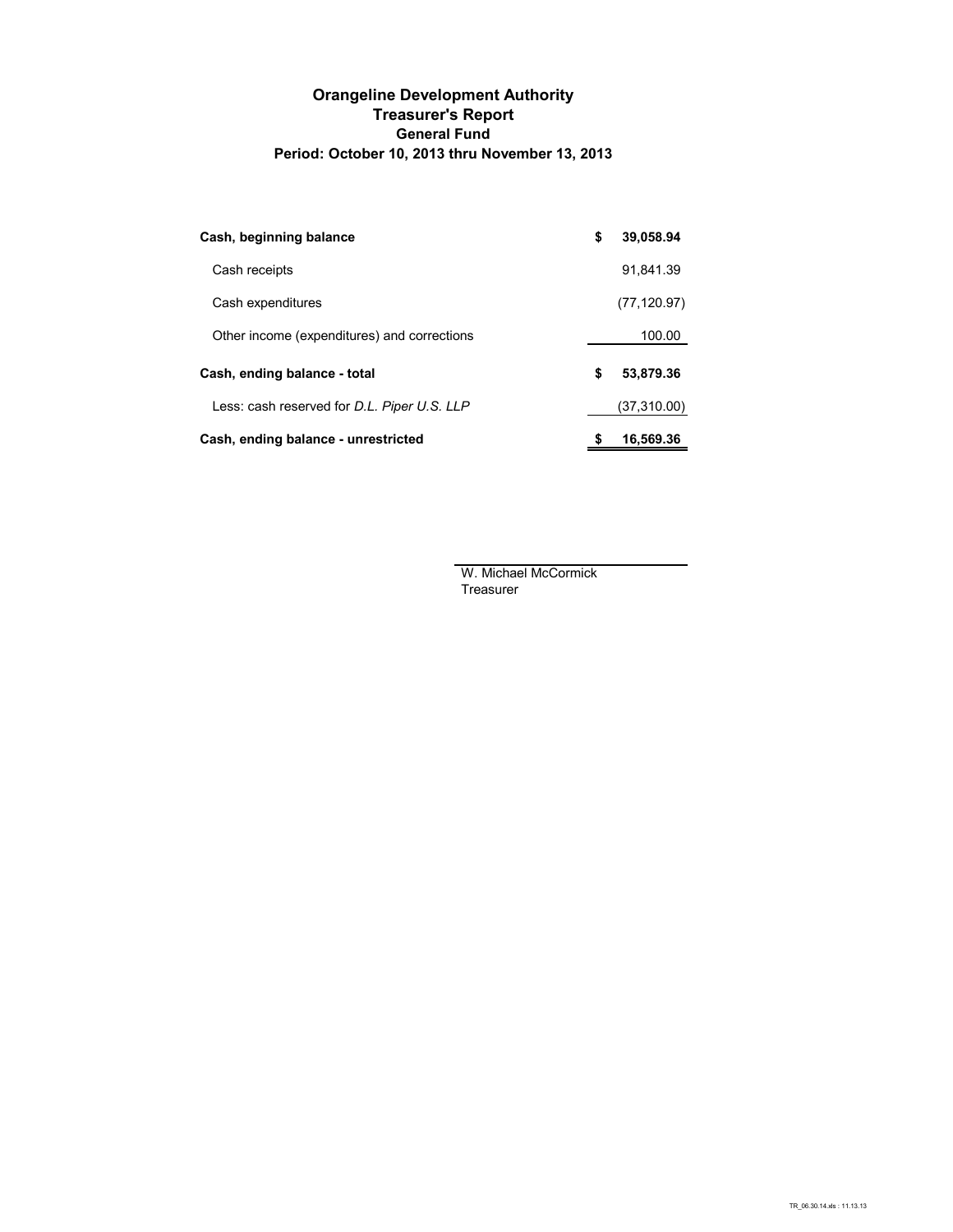## **Orangeline Development Authority Cash Receipts Period: October 10, 2013 thru November 13, 2013**

| <b>Type</b>    | <b>Num</b> | Date       | <b>Name</b>                              | Memo                     | <b>Account</b>                                         | <b>Amount</b>               |
|----------------|------------|------------|------------------------------------------|--------------------------|--------------------------------------------------------|-----------------------------|
| <b>Deposit</b> |            | 10/15/2013 | Burbank-Glendale-Pasadena Airport Auth.  | <b>Deposit</b>           | 10.1000 · Cash - Bank of America #0198                 | 11,430.94                   |
|                |            |            | Burbank-Glendale-Pasadena Airport Auth.  | Deposit                  | 10.4005 · Grant Revenues                               | $-11,430.94$                |
| <b>TOTAL</b>   |            |            |                                          |                          |                                                        | $-11,430.94$                |
| <b>Deposit</b> |            | 10/18/2013 | Burbank-Glendale-Pasadena Airport Auth.  | <b>Deposit</b>           | 10.1000 · Cash - Bank of America #0198                 | 1,020.29                    |
|                |            |            | Burbank-Glendale-Pasadena Airport Auth.  | Deposit                  | 10.4005 · Grant Revenues                               | $-1,020.29$                 |
| <b>TOTAL</b>   |            |            |                                          |                          |                                                        | $-1,020.29$                 |
| <b>Deposit</b> |            | 10/24/2013 |                                          | <b>Deposit</b>           | 10.1000 · Cash - Bank of America #0198                 | 19,732.00                   |
|                |            |            | City of Vernon<br>City of Bellflower     | Deposit<br>Deposit       | 10.4000 · Membership Dues<br>10.4000 · Membership Dues | $-5,518.00$<br>$-14,214.00$ |
| <b>TOTAL</b>   |            |            |                                          |                          |                                                        | $-19,732.00$                |
| <b>Deposit</b> |            | 10/30/2013 | L.A. Co. Metro. Transportation Authority | <b>Deposit</b>           | 10.1000 - Cash - Bank of America #0198                 | 6,326.16                    |
|                |            |            |                                          | Deposit                  | 10.4005 · Grant Revenues                               | $-6,326.16$                 |
| <b>TOTAL</b>   |            |            |                                          |                          |                                                        | $-6,326.16$                 |
| <b>Deposit</b> |            | 10/30/2013 | City of South Gate                       | <b>Deposit</b>           | 10.1000 · Cash - Bank of America #0198                 | 18,836.00                   |
|                |            |            |                                          | Deposit                  | 10.4000 · Membership Dues                              | $-18,836.00$                |
| <b>TOTAL</b>   |            |            |                                          |                          |                                                        | $-18,836.00$                |
| <b>Deposit</b> |            | 11/1/2013  | <b>City of Huntington Park</b>           | <b>Deposit</b>           | 10.1000 - Cash - Bank of America #0198                 | 8,282.00                    |
|                |            |            |                                          | Deposit                  | 10.4000 · Membership Dues                              | $-8,282.00$                 |
| <b>TOTAL</b>   |            |            |                                          |                          |                                                        | $-8,282.00$                 |
| <b>Deposit</b> |            | 11/8/2013  | <b>City of Glendale</b>                  | <b>Deposit</b>           | 10.1000 - Cash - Bank of America #0198                 | 26,214.00                   |
|                |            |            | City of Glendale                         | 2013-2014 Membership Fee | 10.4000 · Membership Dues                              | $-26,214.00$                |
| <b>TOTAL</b>   |            |            |                                          |                          |                                                        | $-26,214.00$                |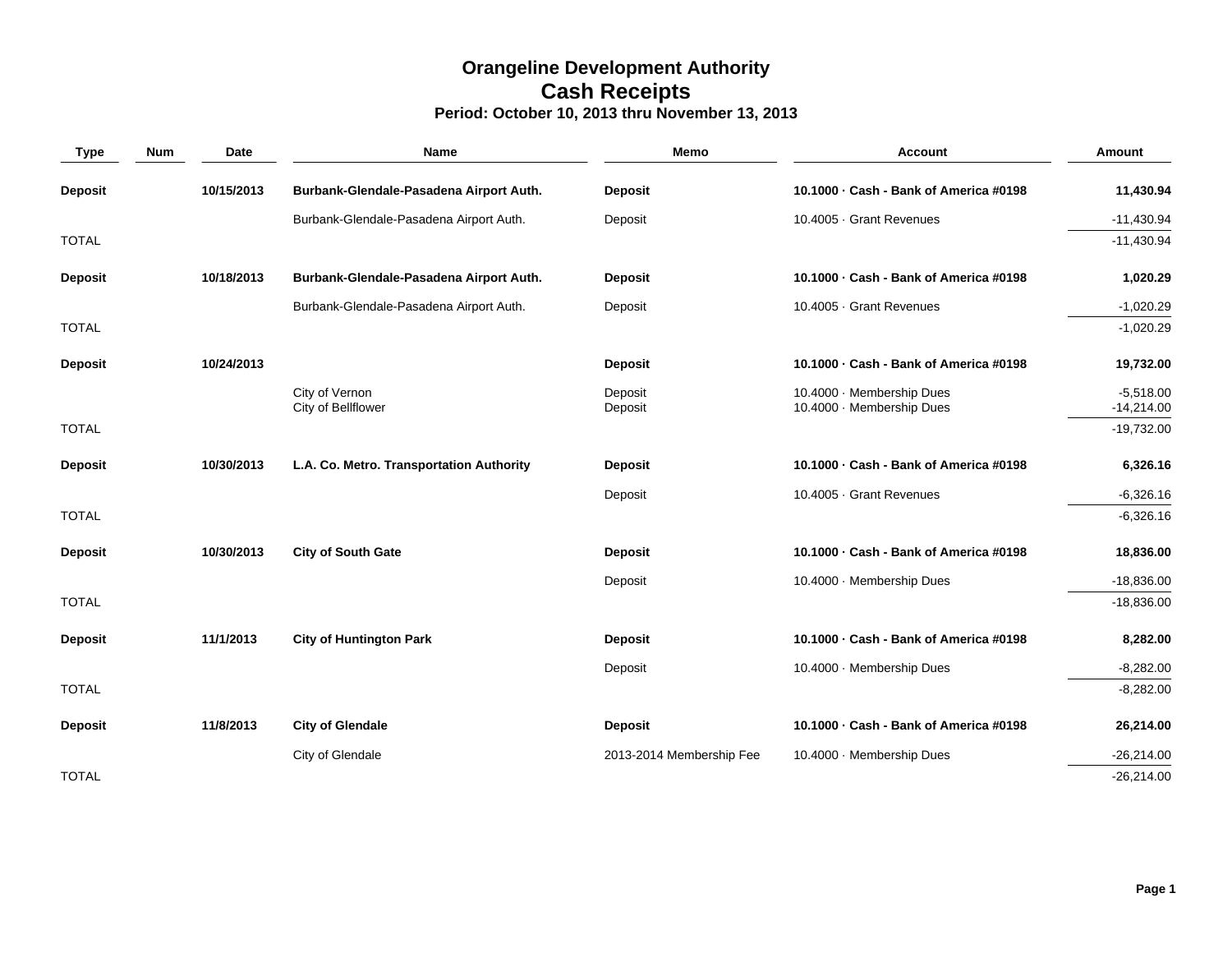# **Orangeline Development Authority Warrant Register**

## **Period: October 10, 2013 thru November 13, 2013**

| <b>Type</b>             | Date                                   | <b>Num</b> | Name                                  | Memo                                           | <b>Split</b>                | <b>Paid Amount</b> |
|-------------------------|----------------------------------------|------------|---------------------------------------|------------------------------------------------|-----------------------------|--------------------|
|                         | 10.1000 · Cash - Bank of America #0198 |            |                                       |                                                |                             |                    |
| Check                   | 10/26/2013                             | EFT        | <b>Intuit Market</b>                  | Reorder check, quantity 500                    | 10.5400 · Printing and Supp | $-166.75$          |
| <b>Bill Pmt - Check</b> | 10/28/2013                             | 2717       | Allyn D. Rifkin, PE                   | Services Rendered - August 2013                | 20000 - Accounts Payable    | $-3,956.00$        |
| <b>Bill Pmt - Check</b> | 10/28/2013                             | 2718       | <b>Barry Kielsmeier</b>               | Services Rendered - August 2013                | 20000 - Accounts Payable    | $-940.00$          |
| <b>Bill Pmt - Check</b> | 10/28/2013                             | 2719       | Dennis Brooks                         | Services Rendered - August 2013                | 20000 - Accounts Payable    | $-225.00$          |
| <b>Bill Pmt - Check</b> | 10/28/2013                             | 2720       | Judith Norman                         | Services Rendered - August 2013                | 20000 - Accounts Payable    | $-2,429.50$        |
| <b>Bill Pmt - Check</b> | 10/28/2013                             | 2721       | Lillian Burkenheim Silver             | Services Rendered - August 2013                | 20000 · Accounts Payable    | $-6,075.00$        |
| <b>Bill Pmt - Check</b> | 10/28/2013                             | 2722       | Michael R. Kodama                     | Services Rendered - August 2013                | 20000 · Accounts Payable    | $-10,751.67$       |
| <b>Bill Pmt - Check</b> | 10/28/2013                             | 2723       | Norman Emerson                        | Services Rendered - August 2013                | 20000 - Accounts Payable    | $-5,300.00$        |
| <b>Bill Pmt - Check</b> | 10/28/2013                             | 2724       | Yari More                             | Sound System 8/13/13 Meeting                   | 20000 · Accounts Payable    | $-250.00$          |
| <b>Bill Pmt - Check</b> | 11/7/2013                              | 2725       | <b>United States Treasury</b>         | FEIN: 02-0729519 (Tax Period: Sept & Dec 2012) | 20000 - Accounts Payable    | $-266.20$          |
| Check                   | 11/13/2013                             | 2726       | <b>Bruce Barrows</b>                  | Board Stipends - 10/09/2013                    | 10.5030 · Board Stipends    | $-100.00$          |
| Check                   | 11/13/2013                             | 2727       | Luis H. Marquez                       | Board Stipends - 10/09/2013                    | 10.5030 · Board Stipends    | $-100.00$          |
| Check                   | 11/13/2013                             | 2728       | <b>Frank Quintero</b>                 | Board Stipends - 10/09/2013                    | 10.5030 · Board Stipends    | $-100.00$          |
| Check                   | 11/13/2013                             | 2729       | Rosa E. Perez                         | Board Stipends - 10/09/2013                    | 10.5030 · Board Stipends    | $-100.00$          |
| Check                   | 11/13/2013                             | 2730       | Gene Daniels                          | Board Stipends - 10/09/2013                    | 10.5030 · Board Stipends    | $-100.00$          |
| Check                   | 11/13/2013                             | 2731       | Marsha McLean                         | Board Stipends - 10/09/2013                    | 10.5030 · Board Stipends    | $-100.00$          |
| Check                   | 11/13/2013                             | 2732       | Maria Davila                          | Board Stipends - 10/09/2013                    | 10.5030 · Board Stipends    | $-100.00$          |
| Check                   | 11/13/2013                             | 2733       | <b>William McCormick</b>              | Board Stipends - 10/09/2013                    | 10.5030 · Board Stipends    | $-100.00$          |
| Check                   | 11/13/2013                             | 2734       | Mark D. Hardyment                     | Board Stipends - 10/09/2013                    | 10.5030 · Board Stipends    | $-100.00$          |
| Check                   | 11/13/2013                             | 2735       | Nathan Chong                          | Name Change and Logo Development Contest       | 10.5500 · Donations, Spons  | $-500.00$          |
| <b>Bill Pmt - Check</b> | 11/13/2013                             | 2736       | <b>AECOM</b>                          | Services Rendered: January - May 2013          | 20000 - Accounts Payable    | $-7,744.80$        |
| <b>Bill Pmt - Check</b> | 11/13/2013                             | 2737       | All American Trophy and Engraving Co. | <b>Purchase of Awards</b>                      | 20000 · Accounts Payable    | $-239.80$          |
| <b>Bill Pmt - Check</b> | 11/13/2013                             | 2738       | Allyn D. Rifkin, PE                   | Services Rendered - September 2013             | 20000 - Accounts Payable    | $-1,622.87$        |
| <b>Bill Pmt - Check</b> | 11/13/2013                             | 2739       | <b>Barry Kielsmeier</b>               | Services Rendered - September 2013             | 20000 - Accounts Payable    | $-325.43$          |
| <b>Bill Pmt - Check</b> | 11/13/2013                             | 2740       | <b>Barry Samsten</b>                  | Services Rendered - September 2013             | 20000 - Accounts Payable    | $-1,800.00$        |
| <b>Bill Pmt - Check</b> | 11/13/2013                             | 2741       | ClassicPlan                           | Loan Number 197096 & 199015                    | 20000 · Accounts Payable    | $-464.48$          |
| <b>Bill Pmt - Check</b> | 11/13/2013                             | 2742       | Colantuono & Levin, PC                | Services Rendered - September 2013             | 20000 · Accounts Payable    | $-1,719.00$        |
| <b>Bill Pmt - Check</b> | 11/13/2013                             | 2743       | Estolano LeSar Perez                  | Services Rendered - September 2013             | 20000 · Accounts Payable    | $-3,000.00$        |
| <b>Bill Pmt - Check</b> | 11/13/2013                             | 2744       | Joaquin Leon                          | Services Rendered - September 2013             | 20000 · Accounts Payable    | $-300.00$          |
| <b>Bill Pmt - Check</b> | 11/13/2013                             | 2745       | Judith Norman                         | Services Rendered - September 2013             | 20000 · Accounts Payable    | $-4,068.75$        |
| <b>Bill Pmt - Check</b> | 11/13/2013                             | 2746       | Karen Heit                            | Services Rendered - September 2013             | 20000 · Accounts Payable    | $-300.00$          |
| <b>Bill Pmt - Check</b> | 11/13/2013                             | 2747       | Lillian Burkenheim Silver             | Services Rendered - September 2013             | 20000 · Accounts Payable    | $-2,655.00$        |
| <b>Bill Pmt - Check</b> | 11/13/2013                             | 2748       | Michael R. Kodama                     | Services Rendered - September 2013             | 20000 · Accounts Payable    | $-14,960.03$       |
| <b>Bill Pmt - Check</b> | 11/13/2013                             | 2749       | Norman Emerson                        | Services Rendered - September 2013             | 20000 · Accounts Payable    | $-5,300.00$        |
| <b>Bill Pmt - Check</b> | 11/13/2013                             | 2750       | Oscar Sanchez                         | Preparation of minutes                         | 20000 · Accounts Payable    | $-449.69$          |
| <b>Bill Pmt - Check</b> | 11/13/2013                             | 2751       | Spoonfactory                          | Web Hosting and Updates - October 2013         | 20000 · Accounts Payable    | $-161.00$          |
| <b>Bill Pmt - Check</b> | 11/13/2013                             | 2752       | Yari More                             | Sound System 10/9/2013 Meeting                 | 20000 · Accounts Payable    | $-250.00$          |

Total 10.1000 · Cash - Bank of America #0198

**TOTAL**

-77,120.97

**-77,120.97**